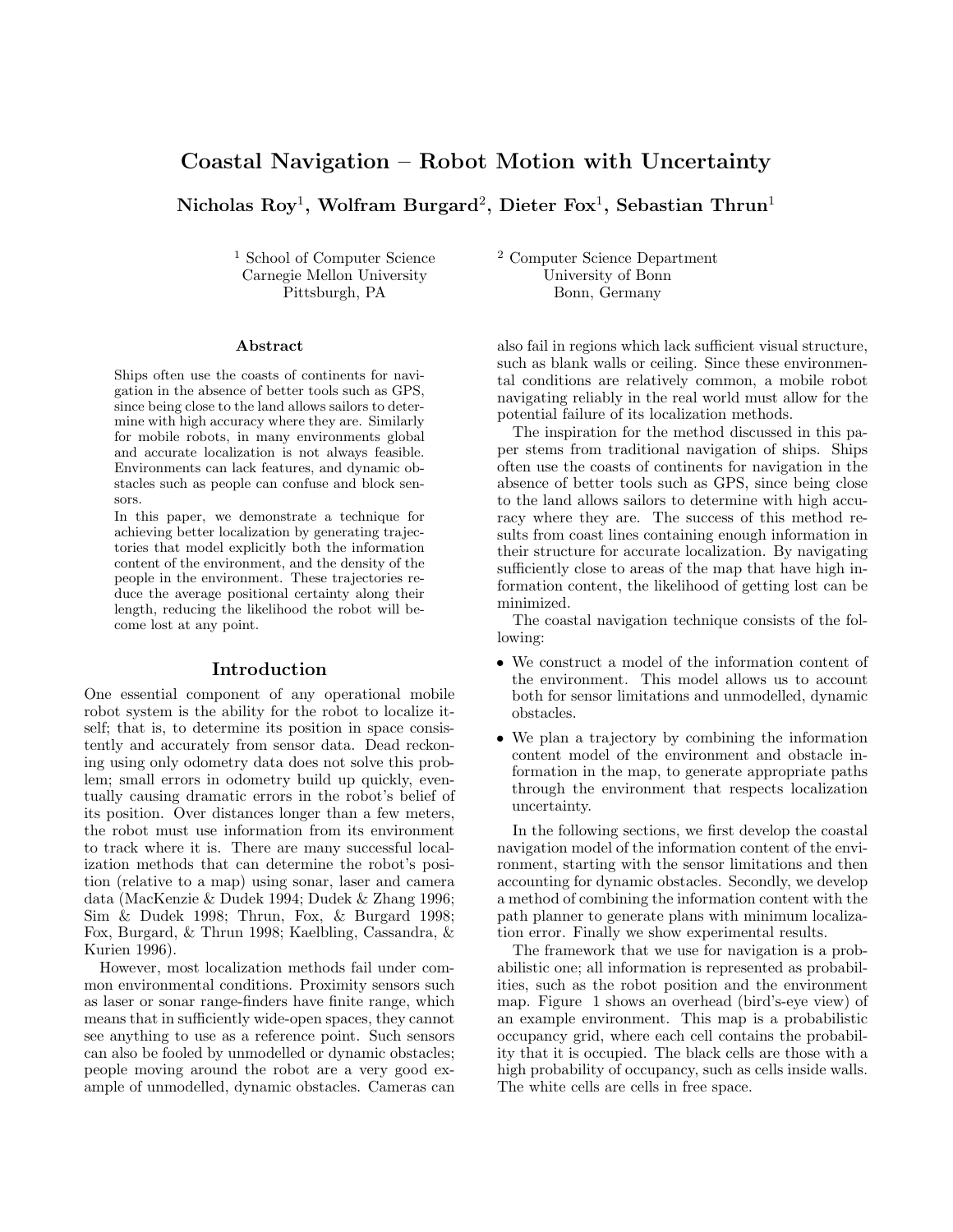The sensors used to generate this map were 2 laser range finders which provide 360◦ field of view around the robot at 45cm height, with an angular resolution of 1 ◦ . The resolution of the map in figure 1 is 20cm/cell.



Figure 1: An example map of the National Museum of American History. The white areas correspond to open space, and the black areas are walls, or occupied space. The size of this map is 53m by 67m

This map is the National Museum of American History (NMAH), and was learned by the robot Minerva as part of a demonstration of robot technology (see (Burgard et al. 1998) for a description of a previous demonstration). Figure 2 shows Minerva, a RWI B-18 base, that was used for a two week period in the museum.



Figure 2: Minerva, the robot used for the experiments presented in this paper.

The NMAH was considered to be a good testbed for the idea of navigating with uncertainty, because it has two features relevant to developing coastal navigation: large areas with minimal environmental structure, and dynamic obstacles. The ideas were tested on the Minerva robot over the two week period, encountering approximately 50,000 people and travelling 44 km total in this environment. The area of the museum that Minerva operated in was 53m by 67m.

The success of this work will first be seen to be that

the paths generated on a real robot, in a large, open and extremely dynamic environment (the museum) were generated as expected, and successfully followed. We have begun an in-depth evaluation of the data gathered over these trajectories, which is incomplete but promising. The main result presented in this paper is that of the successful operation of the coastal navigator in the adverse conditions, over a long-term period of two weeks.

# Previous Work

Developing motion planning algorithms based on positional uncertainty is not a new idea. Considerable work in in the field of partially observable Markov decision processes (POMDPs) (Cassandra, Kaelbling, & Littman 1994; Koenig & Simmons 1996; Kaelbling, Cassandra, & Kurien 1996; Koenig & Simmons 1998) has allowed many mobile robots to model positional uncertainty explicitly. However, one drawback to the use of traditional POMDPs is that they can become computationally intractable with a large number of states.

Work has also been done on trajectory generation with respect to positional uncertainty; Takeda et al. (Takeda, Facchinetti, & Latombe 1994) do not use the localization process to generate the positional uncertainty across space, but generate probability distributions based on an explicit model of the sensor. Furthermore, the environment is assumed to be static, so the effect of dynamic obstacles on localization is not modelled.

### Modelling Information Content

The motivation for coastal navigation is generating trajectories for the mobile robot that reduce the likelihood of localization error. An example of a trajectory where localization error is high, is a path through wide-open space, where all reference points are outside the range of the sensors – the likelihood of the robot becoming lost as it moves through the open space is high. We therefore need to identify how good regions of space are for localization, and alter the path planning accordingly. To do so, we build maps of the environment, where each cell in the map contains a notion of information content available at that point in the map, which corresponds to the ability of the robot to localize itself. The higher the information content, the better the localization ability.

The framework for determining the information content that we have used stems from the probabilistic model used by our localization method, which is a gridbased implementation of Markov localization (Burgard et al. 1996). This localization methods is able to represent the position of the robot using arbitrary discrete probability distributions. The probability of the robot having a particular pose  $(x, y, \theta)$  has a probability  $P(x, y, \theta)$ .

Given a set of data (for example a set of range data from a laser sensor) our localization program returns a new probability distribution over the space of poses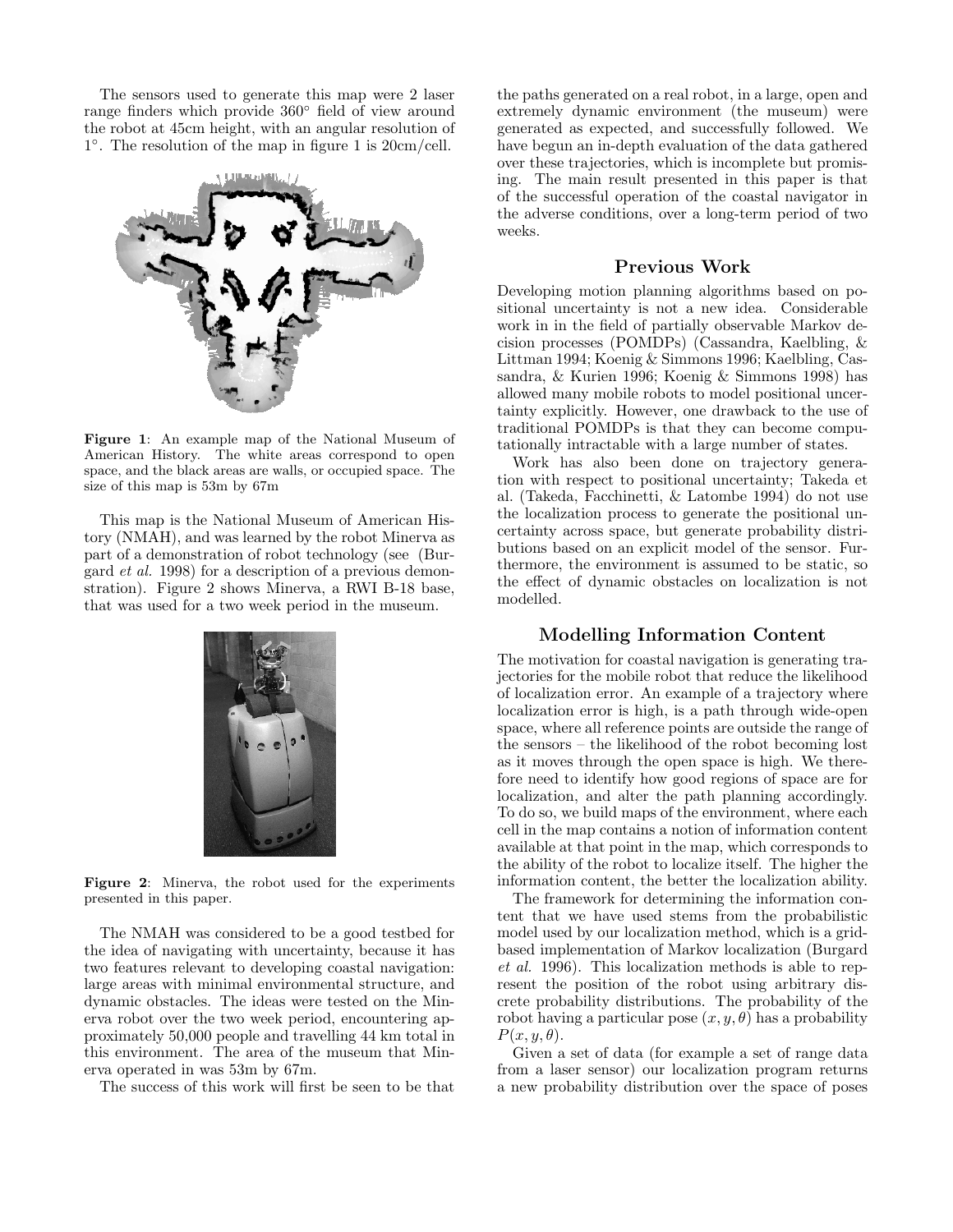of the robot. The new probability function reflects whether or not the sensor data agrees or disagrees with the previous position estimate, and whether or not the sensor data increases or decreases the certainty of the robot's location.

We can determine with how much certainty the robot is localized by examining the entropy of the resulting probability function. The entropy of a probability distribution,  $P$ , is defined as:

$$
Entropy(P) = -\sum_{P} p_i \log(p_i)
$$
(1)  

$$
\Rightarrow Entropy(P) = -\sum_{X,Y,\Theta} p(x, y, \theta) \log(p(x, y, \theta))
$$
(2)

We sum over the space of all possible poses  $(x, y, \theta)$ , where the probability that the robot is at pose  $(x, y)$  is  $p(x, y, \theta)$ , a value provided by the localize module.

We can ignore the rotational component of the robot's pose, because we are assuming the use of Minerva, a robot with 360◦ field of view. Therefore, the sensor scan is rotationally invariant, and thus the  $\theta$  term to the localization has been ignored to reduce the computational complexity of the approach.

This entropy quantity is defined for both the prior position estimate, and the posterior estimate provided by the localization module. The entropy can be considered as the "purity" of the probability distribution. If the distribution is highly focussed at a single point,  $(x, y)$  then the entropy will be low. If the distribution is spread over a wide space, then the entropy will be high. By examining the change in entropy,  $\Delta(Entropy)$ , we can determine whether or not the sensor data helped the robot in finding its position or not.

The change in entropy from the sensor reading can therefore be considered as the utility, or information content, of that sensor reading. By examining the sensor data that can be acquired at each point in space, we can determine the information available at each point in space and plan trajectories to maximize information available to the sensors, in the manner described below.

To construct the map of entropy, or information content of each position, we simulate sensor data for each  $(x, y)$  point in the map. This simulated sensor data is then used to localize the robot, which gives a probability distribution of the robot's pose. That is, given an initial position  $(x, y)$  of the robot, and a set of sensor data  $\vec{s}$ , the localization generates a probability distribution  $P(x', y'|x, y, \vec{s})$ , which we use to compute the a posteriori entropy as follows:

$$
E(x, y) = \sum_{X', Y'} p(x', y'|x, y, \vec{s}) \log(p(x', y'|x, y, \vec{s})) \quad (3)
$$

The entropy,  $E(x, y)$ , of the probability distribution that results from localization over sensor data,  $\vec{s}$ , simulated at  $(x, y)$  is computed. By assuming a Gaussian prior probability distribution centered at the assumed

location of the robot, the entropy of the posterior probability distribution is equivalent to the change in entropy between the two.

Figure 3 shows an example map of the entropy, or information content of the same museum. The darker an area is, the less information it contains. Notice that the darkest area is the center of the large open space in the middle, and that the lightest areas, with the lowest entropy are close to the walls.



Figure 3: An example map of the entropy, or information content, of the National Museum of American History. The darker an area is, the less information content it contains. The blackest areas of the map are the walls.

It is important to note that in general, if the robot does not have rotationally-invariant perceptions, then this term cannot be ignored; indeed, coastal navigation is not very helpful if the ship is always pointed out to sea.

# Modelling People

The entropy maps are useful for determining the information content of a particular point in the environment. However, the model used to compute the entropy assumes a static environment; in a dynamic environment, the data gathered by the sensors can be corrupted, for example by people blocking the proximity sensors. We therefore must also account for the likelihood that information can be corrupted.

We have two methodologies for accounting for corrupted data. The first is a brute-force simulation of people; the environment is assumed to have a certain number of people, uniformly distributed throughout the space, and this distribution of people is used to simulate corrupted data.

In the example of the laser range sensors, the probability that a given laser range measurement will be corrupted by a person is modelled as a geometric distribution along the length of the beam; the longer the beam, the more likely it will be corrupted.

Along each beam, the distance to the nearest person is generated randomly according to this distribution. If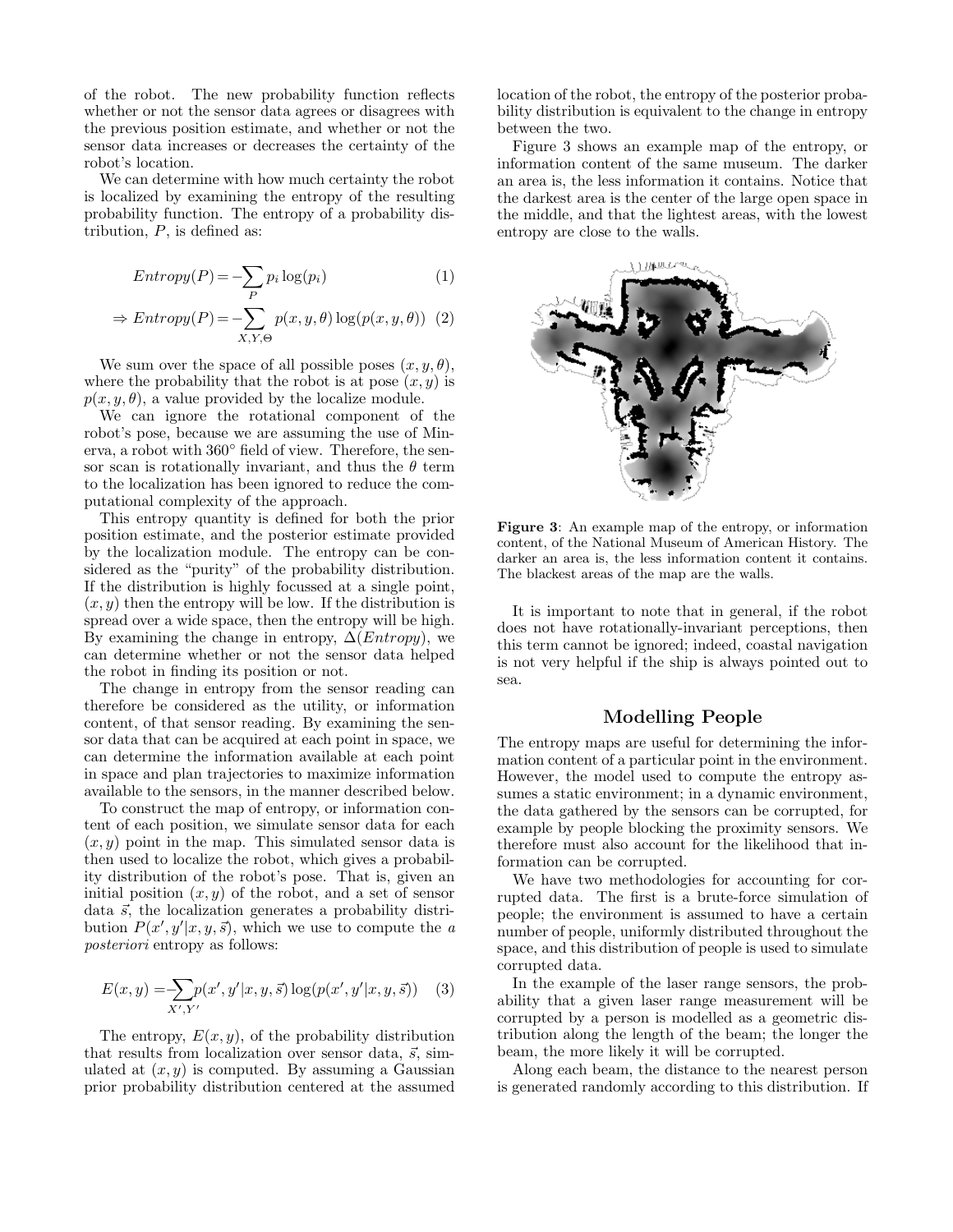the person is closer along this direction than the nearest obstacle, the beam is corrupted. This simulated data is used to localize the robot in the map, as before. However, since the sensor data is not likely to exactly match any pose in the environment but only approximately, the certainty of the robot's belief is likely to be lower, and thus the entropy higher, than the uncorrupted sensor data generated for the same position.



Figure 4: Probability of corruption of laser measurement, as a function of measured distance, given 2000 people in the museum.

Figure 4 shows an example distribution for the probability of a measurement's corruption, as a function of the measured distance. This distribution assumes that there are 2000 people, evenly distributed through a space the size of the NMAH. One effect of the model of people as discussed above is that, continuing the example of the laser range sensor, since longer beams are more likely to become corrupted than shorter beams, the entropy of a probability distribution generated by a set of data is likely to be higher if the laser beams are in general longer, rather than shorter. Thus, there is a trade-off between positions in the map that contain complete, but highly-corruptible information, compared with positions in the map that contain incomplete, but more reliable information.

One problem with the technique of simulating people to corrupt laser scans is that it relies on a randomlygenerated simulation. This implies computing statistics over several trials to make any kind of substantial claims about the effect of people on the entropy, which is expensive in terms of computation time. Therefore, an alternative strategy has also been explored.

In this alternative strategy, again using the example of the laser range finder, each laser measurement is used to compute the entropy, and weighted by the probability that it is corrupted, which is a function of its length. Specifically, rather than localizing the robot over the entire laser data set, each single laser measurement is used to localize the robot, generating (for 360 laser measurements), 360 probability distributions. The entropy of each distribution is computed, weighted by the proba-

bility of the beam being *uncorrupted* – short beams get higher weight. The average of these weighted entropies is then computed, to give an overall measure for the  $(x, y, \theta)$  location, as given in equation 4:

$$
E_{av}(x,y) = \frac{1}{|\Theta|} \sum_{\Theta} (E(x,y,\theta) \cdot p_{corrupt}(x,y,\theta)) \quad (4)
$$

In equation 4,  $E_{av}(x, y)$  represents the entropy averaged over n different measurements (i.e., 360 laser measurements), whereas  $E(x, y, \theta)$  is the entropy of the probability distribution given using only the single laser measurement at angle  $\theta$ , and  $p_{corrupt}(x, y, \theta)$  is the probability that the laser measurement taken along angle  $\theta$  from position  $(x, y)$  is corrupted.

This particular method makes a strong independence assumption about the sensor data; it assumes that each laser measurement is completely independent of all others. This, in reality, is not the case. However, we can make reasonable conclusions about the information content of each position in the map nevertheless, and this method has the advantage of being computationally much faster than the previous method of modelling the effect of people on the sensors.

We in fact now have two different methods for computing the effect of dynamic obstacles, such as people, on the ability of the robot to localize itself. The first method is statistical in nature, and is more correct in representing the actual localization mechanism, however it is computationally slow. The second method makes a strong independence assumption about different sensor measurements taken at the same place, but yields equivalent results, and is an order of magnitude faster.

# Path planning

Having computed the information content, or entropy, for each position in the map, the path planner must use the secondary map to generate trajectories with greater positional certainty. Traditional non-topological path planners choose a trajectory by optimizing some criterion such as minimizing distance, time, or power consumption, or maximizing distance to obstacles (for safety). The quantity minimized in the conventional planner is the following sum (Thrun 1999), along the path given by the list of cells  $(x_i, y_i)$  from start to goal:

$$
Cost_{Total} = \sum_{x,y} c(x,y)
$$
 (5)

The cost  $c(x, y)$  is the cost of crossing cell  $(x, y)$ , which increases with the probability that the cell is occupied, from some minimum cost associated with travel. An example trajectory is shown in figure 5. The trajectory of the robot is the line through the large open space, where the start position is the left end of the line, and the goal is the right end. People are not depicted in this image, but typically, visitors to the museum would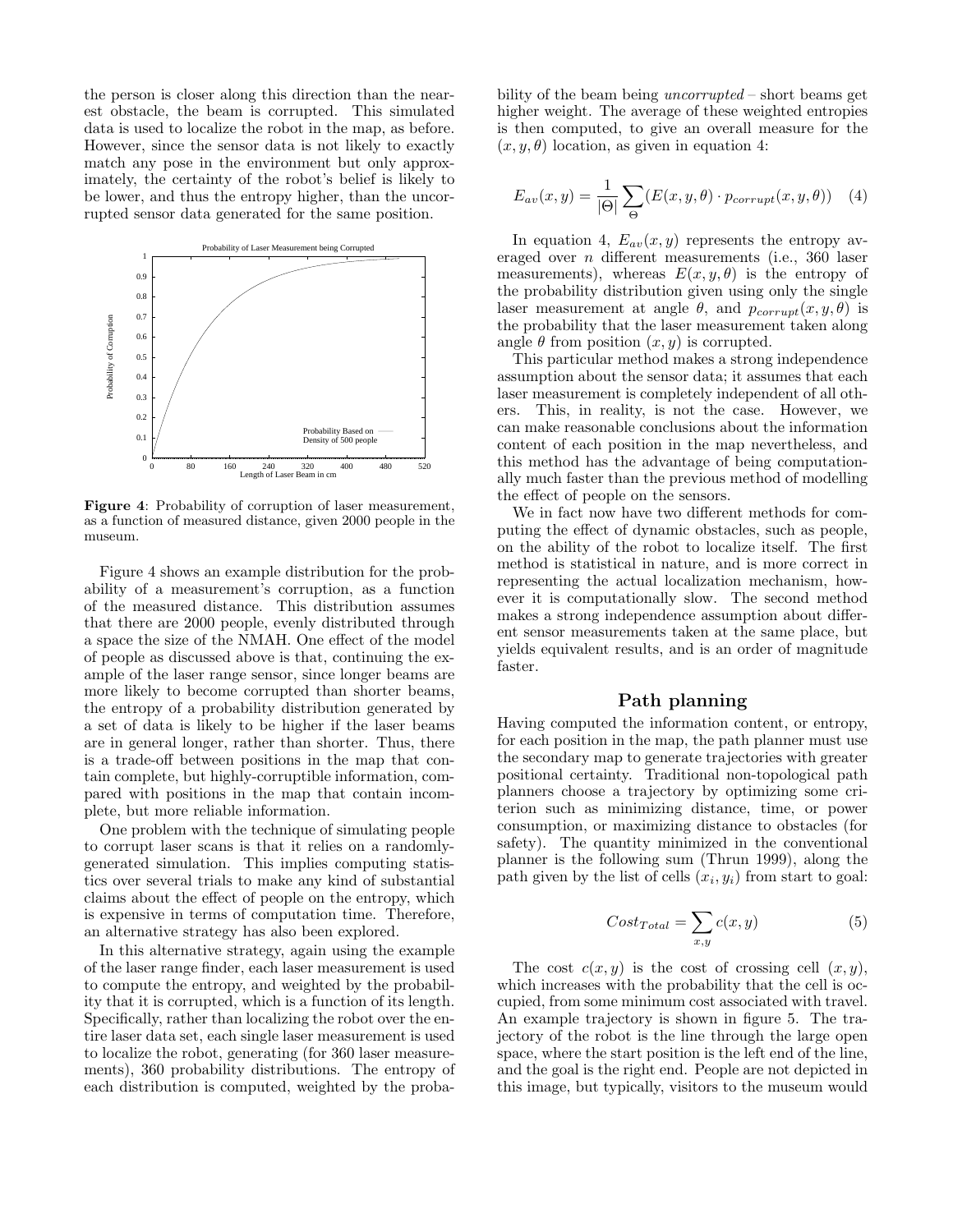occupy the space on either side of the robot, effectively blinding it on its two sides, reducing substantially the main sources of localization information.



Figure 5: An example trajectory using the conventional planner, in the National Museum of American History.

The coastal planner, however, minimizes a sum of the conventional cost and the entropy:

$$
Cost_{Total} = \sum_{x,y} \lambda_1 c(x,y) \cdot \lambda_2 E(x,y) \tag{6}
$$

The exponents  $\lambda_1$  and  $\lambda_2$  are weights, and were chosen experimentally.

Figure 6 shows a coastal plan for the same start and goal as figure 5, where the robot does not travel directly through the open space, but instead hugs the wall, increasing travel distance, but preserving the ability to gather sensor data down its right side (travelling left to right again).



Figure 6: An example trajectory using the coastal planner, in the National Museum of American History. Note that the robot now hugs the wall.

# Experimental Results

Over the course of two weeks, the robot gave tours of various exhibits scattered about the hall shown in figure 1, using the coastal planner to generate trajectories between exhibits. The sensor and localization data was recorded during this time, and some statistics were gathered to compare the performance of the coastal planner to the conventional planner.

The most useful statistic is the average entropy of the probability distribution of the robot's pose, as it travelled along the trajectories. In the best case, the robot followed trajectories that had a measurably lower average entropy, which indicates the success of the coastal navigation.

| t.a.l | onventional |
|-------|-------------|
|       |             |

Table 1: Comparison of average entropy over the trajectories given by the conventional and coastal planners

Surprisingly, the largest impact of the coastal planner on positional uncertainty was seen in situations without the dynamic obstacles of surrounding people. People following the robot had a tendency to drive the robot off planned trajectories, making reasonable comparisons of the two planners very difficult. In the worst case, no difference in the average entropy was seen at all.

# Conclusion

In this paper, we have presented a method of generating trajectories even through environments where positional uncertainty is likely to accrue. The method draws on ship-based navigation, where ships lacking reliable global position estimation stay close to known landmarks along shores. We first generate a map of the environment that contains the information content of each position in the environment. This representation also includes the likelihood of the sensor data to be corrupted. Using this map, the path planner generates trajectories that optimize over both distance and change in positional certainty. This path planner was used for navigating in a highly dynamic environment with large open spaces in the National Museum of American History successfully for 2 weeks.

One strength of the framework of coastal navigation is that it generalizes to any sensor; indeed, using a probabilistic localization module based on ceiling images generated by a camera, the path planner generated trajectories that did not stay close to obstacles. Instead, the path planner generated trajectories that took the robot under as much visual structure on the ceiling as possible, most notably the ceiling lights.

One avenue for future research lies with the path planner. The dynamic programming technique currently used for finding the minimum-cost trajectories demands a monotonic integration of the entropy. Therefore, there is no way to model actions that reduce uncertainty, only actions that increase uncertainty more or less.

#### References

Burgard, W.; Fox, D.; Hennig, D.; and Schmidt, T. 1996. Estimating the absolute position of a mobile robot using